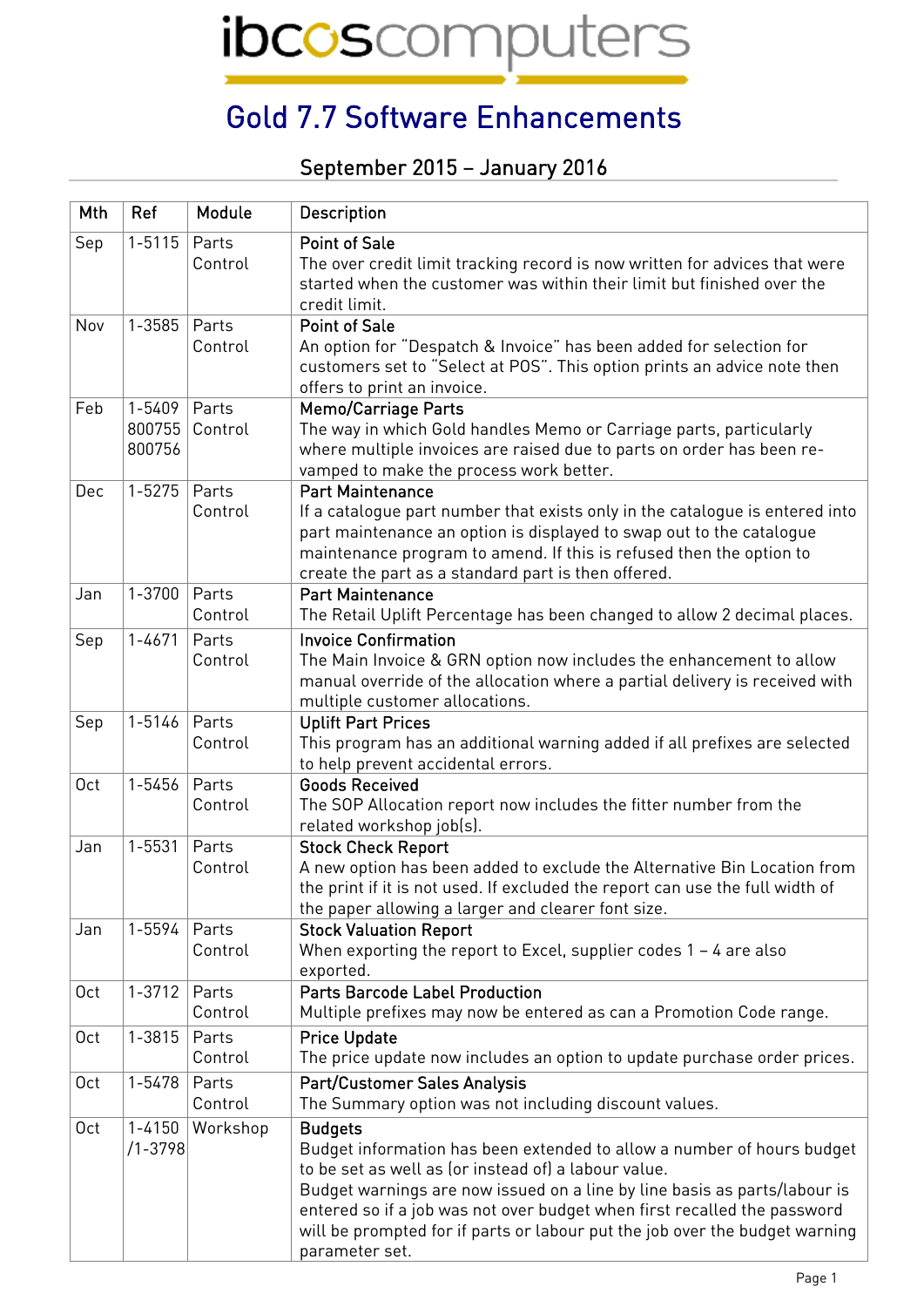| Nov        | 1-5308     | Workshop   | <b>Wholegood Create</b><br>When creating a history wholegood from Workshop Entry a new warning<br>is displayed if a duplicated serial number is entered i.e. there is already a<br>history wholegood record with the same serial number. |
|------------|------------|------------|------------------------------------------------------------------------------------------------------------------------------------------------------------------------------------------------------------------------------------------|
| Jan        | $1 - 5203$ | Workshop   | Insurance Jobs<br>The invoice and journal made to the customer account are now<br>automatically allocated to leave just the remaining balance on the invoice<br>for the customer to pay.                                                 |
| 0ct        | 1-4726     | Workshop   | <b>Workshop Entry</b><br>A tracking record is now written if the customer credit limit password is<br>entered on a job, previous this only worked for Point of Sale.                                                                     |
| Nov        | $1 - 4647$ | Workshop   | <b>Workshop Entry</b><br>If the invoice type is changed for a job and recalculate "Yes" is selected,<br>prices and VAT will be recalculated for every line not just where there was<br>a price change.                                   |
| Jan        | 1-5430     | Workshop   | <b>Workshop Entry</b><br>A tracking record is now written to the workshop job when a picking list is<br>printed.                                                                                                                         |
| Jan        | $1 - 2056$ | Workshop   | Scheduler<br>When creating a job in Workshop Entry and using status change to select<br>a fitter number the associated record creating in the Scheduler will now<br>show as unassigned for the chosen fitter.                            |
| Dec        | 1-5491     | Workshop   | <b>Labour Utilisation</b><br>When exporting the report to Excel, the utilisation percentage is now<br>included.                                                                                                                          |
| Jan        | 1-4845     | Plant      | <b>Equipment Enquiry</b><br>An option has been added to the Details tab, Contract option for<br>Contract/History list to hyperlink out to the Contract.                                                                                  |
| Dec        | $1 - 5277$ | Wholegoods | <b>Wholegood Purchase Report</b><br>An option has been added to print wholegoods where the Actual Cost is<br>lower than the Estimated.                                                                                                   |
| <b>Dec</b> | 1-3334     | Wholegoods | <b>Wholegood Stock No. List</b><br>Delivery date has been added to the report with an option to select a<br>delivery date range.                                                                                                         |
| Jan        | $1 - 5453$ | Wholegoods | <b>Wholegood Invoice &amp; Self Bill</b><br>It is now possible to print the Self Bill Number on the main invoice by<br>entering #SELFBILL# into the Invoice Comment, for example enter in Self<br>Bill No #SELFBILL#.                    |
| Jan        | 800180     | Wholegoods | <b>XML Label Print</b><br>New fields have been made available to the XML Label Print, registration<br>number, registration date, depot, location, order number, wholegood<br>group and the new/used flag.                                |
| <b>Dec</b> | 1-5406     | Wholegoods | <b>Cost Posting</b><br>Supplier reference numbers entered are now check against both live and<br>history transactions and a warning displayed if the reference has been<br>previously used.                                              |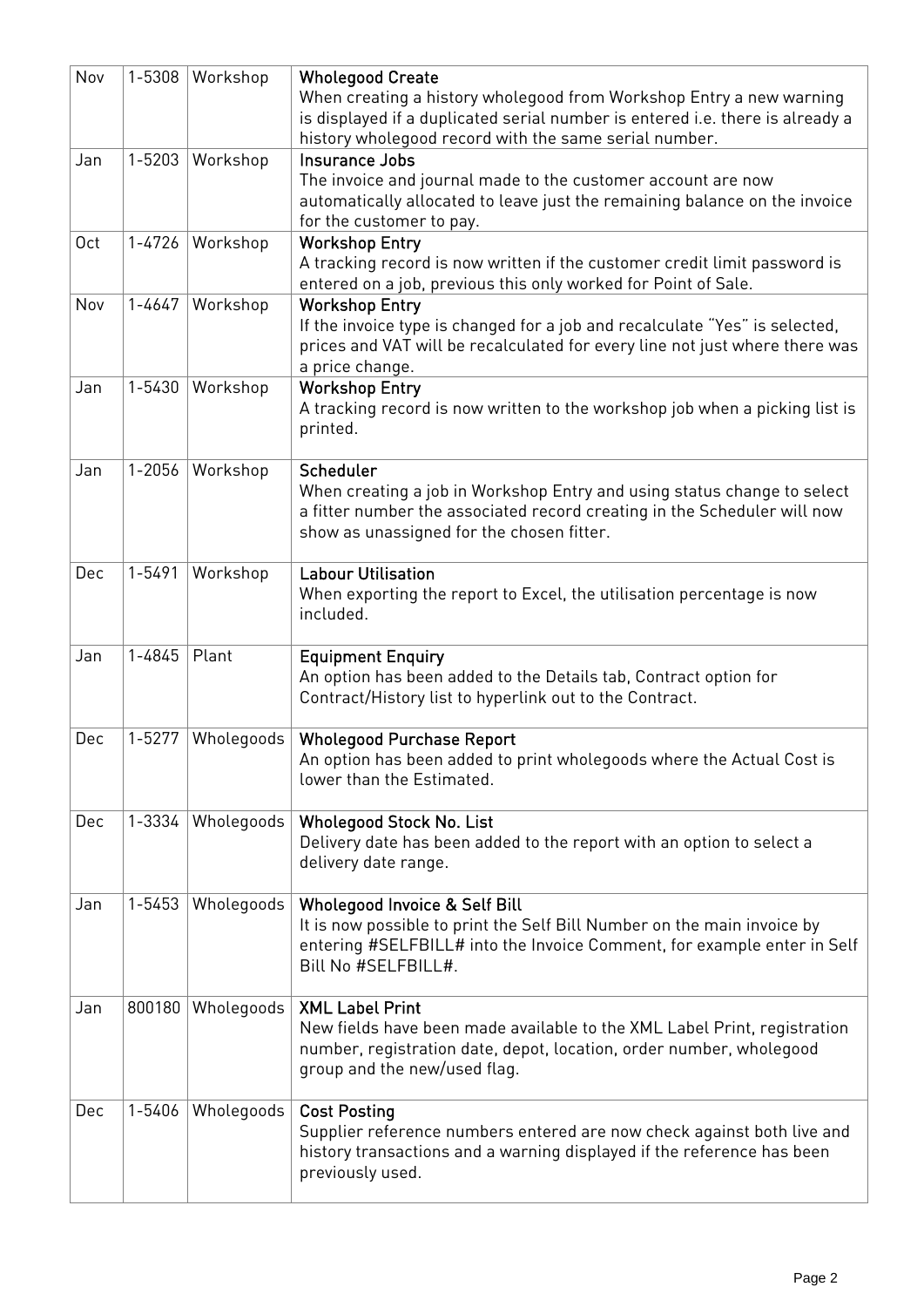| Dec             | $1 - 5210$                             | 1-5195/ Planned<br>Maintenance | <b>Contract Summary Report</b><br>The Series start and end dates have been added to the report.<br>An additional prompt for Contract Expiry Dates has also been added to list<br>contracts due to expire.                                                                                                                                                                                                                                                                                                                                                                                                                                                                                                                                                                                                                                 |  |  |  |  |  |  |  |
|-----------------|----------------------------------------|--------------------------------|-------------------------------------------------------------------------------------------------------------------------------------------------------------------------------------------------------------------------------------------------------------------------------------------------------------------------------------------------------------------------------------------------------------------------------------------------------------------------------------------------------------------------------------------------------------------------------------------------------------------------------------------------------------------------------------------------------------------------------------------------------------------------------------------------------------------------------------------|--|--|--|--|--|--|--|
| Sep             | 1-3212/ Sales<br>$1 - 4372/$<br>1-5757 |                                | <b>Merge Two Sales Accounts</b><br>The program has been enhanced to show the progress of the merge as it<br>is carried out.<br>Duplicate account number entry has also been prevented.<br>Associated Parts Audit records are also now merged to show the new<br>account.                                                                                                                                                                                                                                                                                                                                                                                                                                                                                                                                                                  |  |  |  |  |  |  |  |
| 0 <sub>ct</sub> | 1-4758                                 | Sales                          | <b>Customer Account Maintenance</b><br>The Default Zero VAT rate held on the customer account now works for<br>Country Code Ireland.                                                                                                                                                                                                                                                                                                                                                                                                                                                                                                                                                                                                                                                                                                      |  |  |  |  |  |  |  |
| Dec             | $1 - 5245$                             | Sales                          | <b>Transactions - Cash Posting</b><br>The Original Account column is now displayed within the cash posting<br>program as it is in Customer Enquiry identify the sub account that<br>individual invoices were for.                                                                                                                                                                                                                                                                                                                                                                                                                                                                                                                                                                                                                         |  |  |  |  |  |  |  |
| Sep             | 1-5465                                 | Sales                          | <b>Statement Print</b><br>An option has been added to send a text message to customers receiving<br>a statement.<br>New fields have been added to the standard Customer text messages to<br>allow financial information such as the current outstanding balance and<br>aging so these can be included in the message.<br><b>G</b> Standard Text Messages - Amend Mode<br>Text<br>Message Type:<br>Customer<br>Message No.:<br>h<br>Description:<br>Dear [CONNAM<br>Text:<br>]. Your statement for<br>CMFNAM<br>] is being sent out today. Your<br>current balance is [CUSBAL] of which [CUSBL3] is over 3<br>Months old. Prompt payment is appreciated.<br>243<br>Characters:<br><b>OK</b><br>Cancel<br>Field<br>The statement options include a field to enter the message number and a<br>field for the contact to send the message to. |  |  |  |  |  |  |  |
| Dec             | 1-5781                                 | Sales                          | <b>Address Labels</b><br>An option to exclude the customer account number has been added.                                                                                                                                                                                                                                                                                                                                                                                                                                                                                                                                                                                                                                                                                                                                                 |  |  |  |  |  |  |  |
| 0 <sub>ct</sub> | 1-5591                                 | <b>Sales</b>                   | <b>Customer/Prospect List</b><br>When Exporting the report to Excel additional columns have been added<br>for customer stats information such as Average Days to Pay, Average<br>Amount Paid and Total Uninvoiced.                                                                                                                                                                                                                                                                                                                                                                                                                                                                                                                                                                                                                        |  |  |  |  |  |  |  |
| 0 <sub>ct</sub> | $1 - 3545$                             | Sales                          | <b>Debt Letter</b><br>A tracking record is now written when a debt letter is declined.                                                                                                                                                                                                                                                                                                                                                                                                                                                                                                                                                                                                                                                                                                                                                    |  |  |  |  |  |  |  |
| Jan             | 1-5607                                 | Sales                          | <b>Customer Enquiry</b><br>On the Links tab Workshop Jobs In Progress now shows a separate value<br>for Warranty jobs in progress.                                                                                                                                                                                                                                                                                                                                                                                                                                                                                                                                                                                                                                                                                                        |  |  |  |  |  |  |  |
| Jan             | $1 - 5477$                             | Sales                          | <b>Automatic Cash Allocation</b><br>The program was not working when run by Cash Drawer number.                                                                                                                                                                                                                                                                                                                                                                                                                                                                                                                                                                                                                                                                                                                                           |  |  |  |  |  |  |  |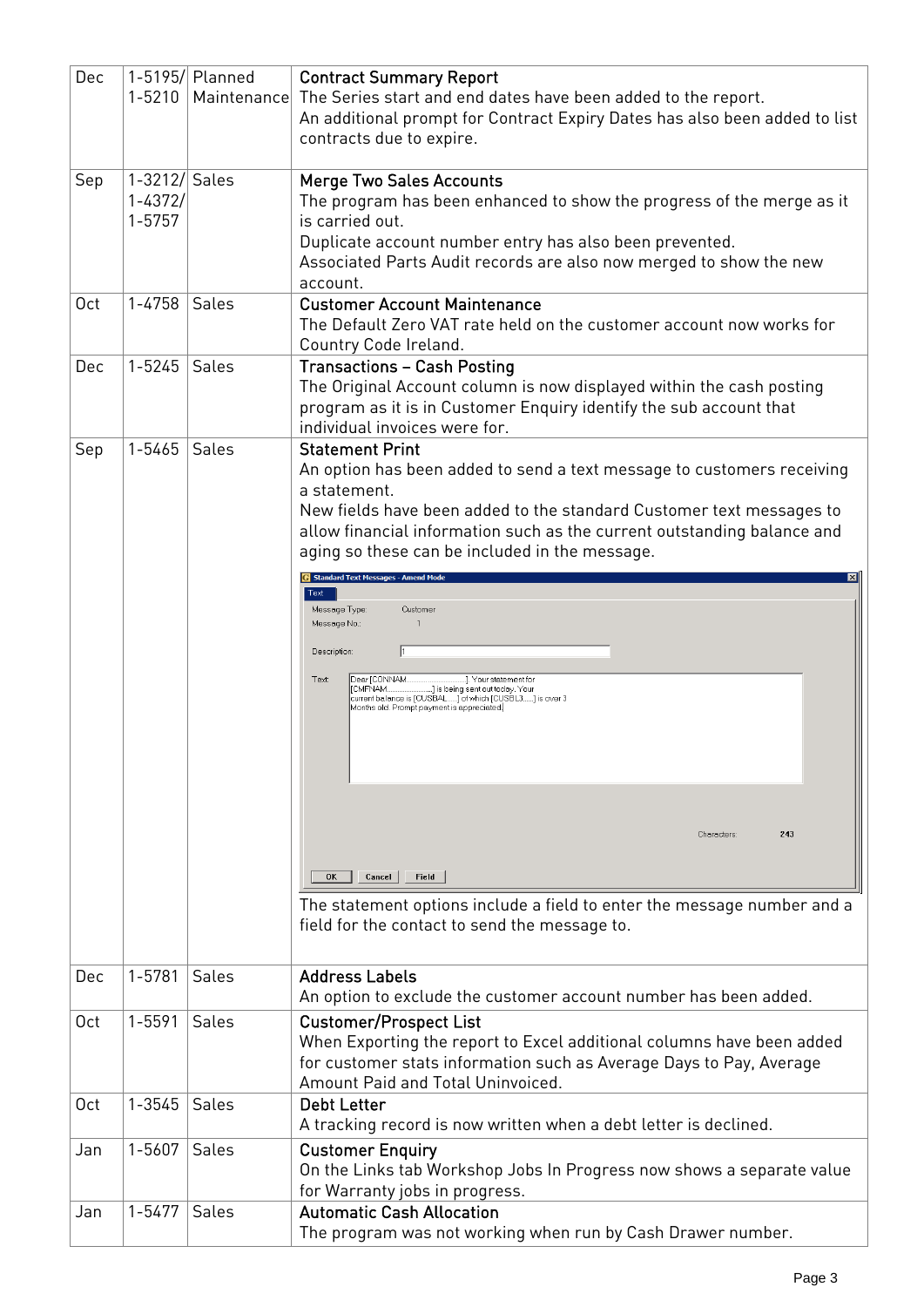| Oct | 1-5180      | <b>CRM</b> | <b>Extract Mailshot</b>                                                                     |
|-----|-------------|------------|---------------------------------------------------------------------------------------------|
|     |             |            | The serial item extract now includes serial items sold on a Serial Number                   |
|     |             |            | Repair invoice type.                                                                        |
| Sep | 1-4358      | Nominal    | <b>Intra EC Trade Statistics</b>                                                            |
|     |             |            | The option to export the report to Excel has been added.                                    |
| Dec | 1-3559      | Nominal    | <b>Ledger Audit</b>                                                                         |
|     |             |            | A new option has been added to the ledger audit report to produce a                         |
|     |             |            | report for the entire current financial year (i.e. current and previous                     |
|     |             |            | months in one report).                                                                      |
| Nov | 1-5545      | Nominal    | <b>Accumulated Asset Report</b>                                                             |
|     |             |            | The option to export the report to Excel has been added.                                    |
| Sep | $1 - 4554$  | System     | <b>Invoice Type File</b>                                                                    |
|     |             |            | The VAT Rate description is now shown on screen on the VAT tab (this tab                    |
|     |             |            | is only applicable to Irish sites).                                                         |
| Dec | 1-5463      | System     | <b>Invoice Type File</b>                                                                    |
|     |             |            | An option has been added to add a standard instruction comment to                           |
|     |             |            | workshop invoice types. The standard instruction is then added                              |
|     |             |            | automatically to workshop jobs created for the invoice type.                                |
| Sep | $1 - 4180$  | System     | <b>ODBC</b>                                                                                 |
|     |             |            | The User Access Log file has been made available to ODBC.                                   |
| Nov | 1-5358      | System     | <b>Export to Excel</b>                                                                      |
|     |             |            | A new option has been added to the Personnel Security File to export to                     |
|     |             |            | Excel in plain text without any colours or styles applied.                                  |
| Dec | 1-5897      | System     | Company Control File - Purge Parameters                                                     |
|     |             |            | A new purge parameter has been added for IDT Orders. These used to                          |
|     |             |            | purge with the Purchase Orders but can now have a different number of                       |
|     |             |            | months retention set.                                                                       |
| Dec | $1 - 5841$  | System     | <b>Retrieve Files from EXP</b>                                                              |
|     |             |            | Gold stores exported files in the EXP directory. These are files such as<br>Bacs transfers. |
|     |             |            | Occasionally is necessary to retrieve a file from this directory and re-                    |
|     |             |            | export it.                                                                                  |
|     |             |            | This program will locate file and use the standard file transfer details to                 |
|     |             |            | transfer the file again.                                                                    |
|     |             |            | For example to the /tmp directory on a specified computer.                                  |
|     |             |            |                                                                                             |
| Feb | $1 - 5740/$ | System     | <b>Windows Gold</b>                                                                         |
|     | $1 - 5985/$ |            | Improvements have been made to the Windows Gold menu including                              |
|     | 1-5265      |            | better handling of wide screen, improvements to font to prevent                             |
|     |             |            | pixelisation and missing title bars and fields from some screens.                           |
| Dec | 1-4590      | System     | <b>Promotional Discounts</b>                                                                |
|     |             |            | Additional fields for Parts Description and Special Price have been added                   |
|     |             |            | to the parts list screen.                                                                   |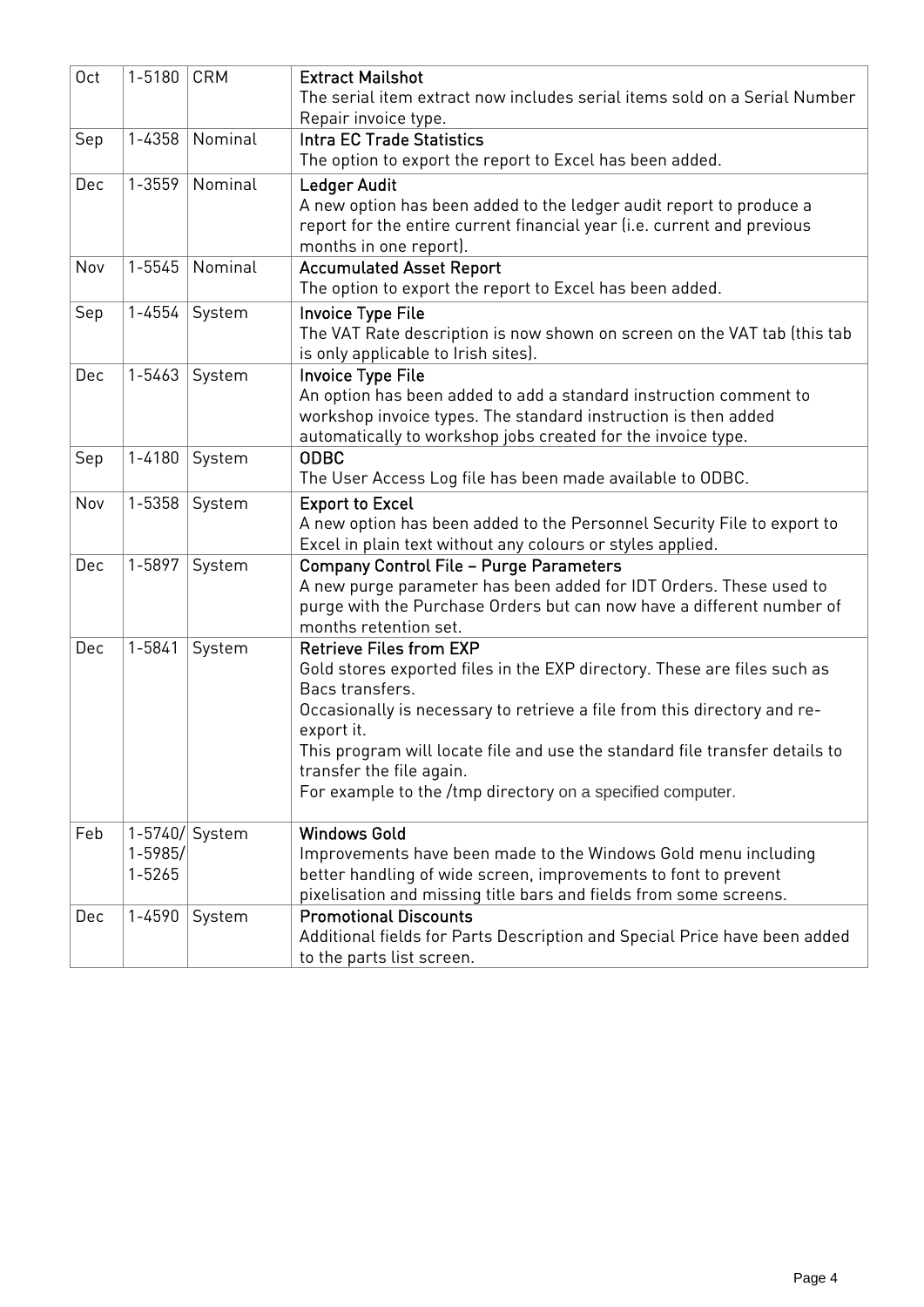| Nov | 1-5482 | System | <b>System Audit</b><br>A system audit has been added to the Utilities menu.<br>This lists any changes made including records inserted, amended or<br>deleted.<br>For example where a new customer has been created or an existing<br>customer deleted or where any changes have been made to records such<br>as changing the name or any other detail on a customer account.<br>Areas currently reported are<br>Customer<br>Supplier<br>Nominal<br><b>Wholegood Live</b><br>Wholegood History<br>Equipment (Plant)<br><b>B</b> System Audit Enquiry<br>99<br><b>Ibcos Demo Data</b><br>Company.<br>File:<br>Customer<br>$\ddot{}$<br>Amend<br>$\overline{\phantom{a}}$<br>Action |                |              |                                   |                      |                                                                                                                                                    |                                      |      |                        |                 |
|-----|--------|--------|----------------------------------------------------------------------------------------------------------------------------------------------------------------------------------------------------------------------------------------------------------------------------------------------------------------------------------------------------------------------------------------------------------------------------------------------------------------------------------------------------------------------------------------------------------------------------------------------------------------------------------------------------------------------------------|----------------|--------------|-----------------------------------|----------------------|----------------------------------------------------------------------------------------------------------------------------------------------------|--------------------------------------|------|------------------------|-----------------|
|     |        |        | Record ID:                                                                                                                                                                                                                                                                                                                                                                                                                                                                                                                                                                                                                                                                       |                |              |                                   |                      |                                                                                                                                                    |                                      |      |                        |                 |
|     |        |        | <b>E</b> File Change                                                                                                                                                                                                                                                                                                                                                                                                                                                                                                                                                                                                                                                             |                |              |                                   |                      |                                                                                                                                                    |                                      |      |                        | ×               |
|     |        |        | File                                                                                                                                                                                                                                                                                                                                                                                                                                                                                                                                                                                                                                                                             | Action         | Record ID    | Field                             | Old Data             | New Data                                                                                                                                           | Date                                 | Time | User                   | T <sub>no</sub> |
|     |        |        | Customer                                                                                                                                                                                                                                                                                                                                                                                                                                                                                                                                                                                                                                                                         | Amend          | 1211         | CMF_INV_EMAIL                     | 1 per Email          | 1 per Email                                                                                                                                        | 15/10/2015 09:28                     |      | <b>CM</b>              | 254             |
|     |        |        | Customer                                                                                                                                                                                                                                                                                                                                                                                                                                                                                                                                                                                                                                                                         | Amend          | 1200         | CMF INV EMAIL                     | 1 per Email          | 1 per Email                                                                                                                                        | 29/10/2015 11:03                     |      | <b>CM</b>              | 254             |
|     |        |        | Customer                                                                                                                                                                                                                                                                                                                                                                                                                                                                                                                                                                                                                                                                         | Amend          | 1202         | CMF_NAME                          | Mr T.Furber          | T. Furber & Co.                                                                                                                                    | 29/10/2015 11:33                     |      | <b>CM</b>              | 254             |
|     |        |        | Customer<br>Customer                                                                                                                                                                                                                                                                                                                                                                                                                                                                                                                                                                                                                                                             | Amend<br>Amend | 1508<br>1508 | CMF_PAY_GIVEN<br>CMF_PAY_GIVEN    | $\circ$<br>30        | 30<br>$\bullet$                                                                                                                                    | 29/09/2015 10:12<br>09/11/2015 16:40 |      | <b>CM</b><br><b>CM</b> | 254<br>254      |
|     |        |        | Customer                                                                                                                                                                                                                                                                                                                                                                                                                                                                                                                                                                                                                                                                         | Amend          | 1508         | CMF_SC_FROM                       | Invoice date         | Sales month end date                                                                                                                               | 29/09/2015 10:12                     |      | <b>CM</b>              | 254             |
|     |        |        | Customer                                                                                                                                                                                                                                                                                                                                                                                                                                                                                                                                                                                                                                                                         | Amend          | 1508         | CMF_SC_FROM                       | Sales month end date | Invoice date                                                                                                                                       | 09/11/2015 16:40                     |      | <b>CM</b>              | 254             |
|     |        |        | Customer                                                                                                                                                                                                                                                                                                                                                                                                                                                                                                                                                                                                                                                                         | Amend          | 8000         | CMF_SEND_INV                      | Post                 | Email                                                                                                                                              | 12/10/2015 14:48                     |      | CM                     | 265             |
|     |        |        | Customer                                                                                                                                                                                                                                                                                                                                                                                                                                                                                                                                                                                                                                                                         | Amend          | 1211         | CMF_SEND_INV                      | Post                 | Email                                                                                                                                              | 15/10/2015 09:28                     |      | <b>CM</b>              | 254             |
|     |        |        | Customer<br>Customer                                                                                                                                                                                                                                                                                                                                                                                                                                                                                                                                                                                                                                                             | Amend<br>Amend | 1200<br>1200 | CMF_SEND_INV<br>CMF_SEND_MAILSHOT | Post<br>Post         | Post<br>Email                                                                                                                                      | 29/10/2015 11:03<br>08/10/2015 09:41 |      | <b>CM</b><br><b>CM</b> | 254<br>254      |
|     |        |        | Customer                                                                                                                                                                                                                                                                                                                                                                                                                                                                                                                                                                                                                                                                         |                | 1200         | CME SEND STAT                     | Post                 | Email                                                                                                                                              | 20/10/2015 11:02                     |      | CM                     | 254             |
|     |        |        | OK                                                                                                                                                                                                                                                                                                                                                                                                                                                                                                                                                                                                                                                                               | Print          |              |                                   |                      |                                                                                                                                                    |                                      |      |                        |                 |
|     |        |        | entries in the list.                                                                                                                                                                                                                                                                                                                                                                                                                                                                                                                                                                                                                                                             |                |              |                                   |                      | The list can be exported to Excel from Windows Gold and if Advanced Lists<br>are in use the "Auto Filter Row" can be used to search for particular |                                      |      |                        |                 |